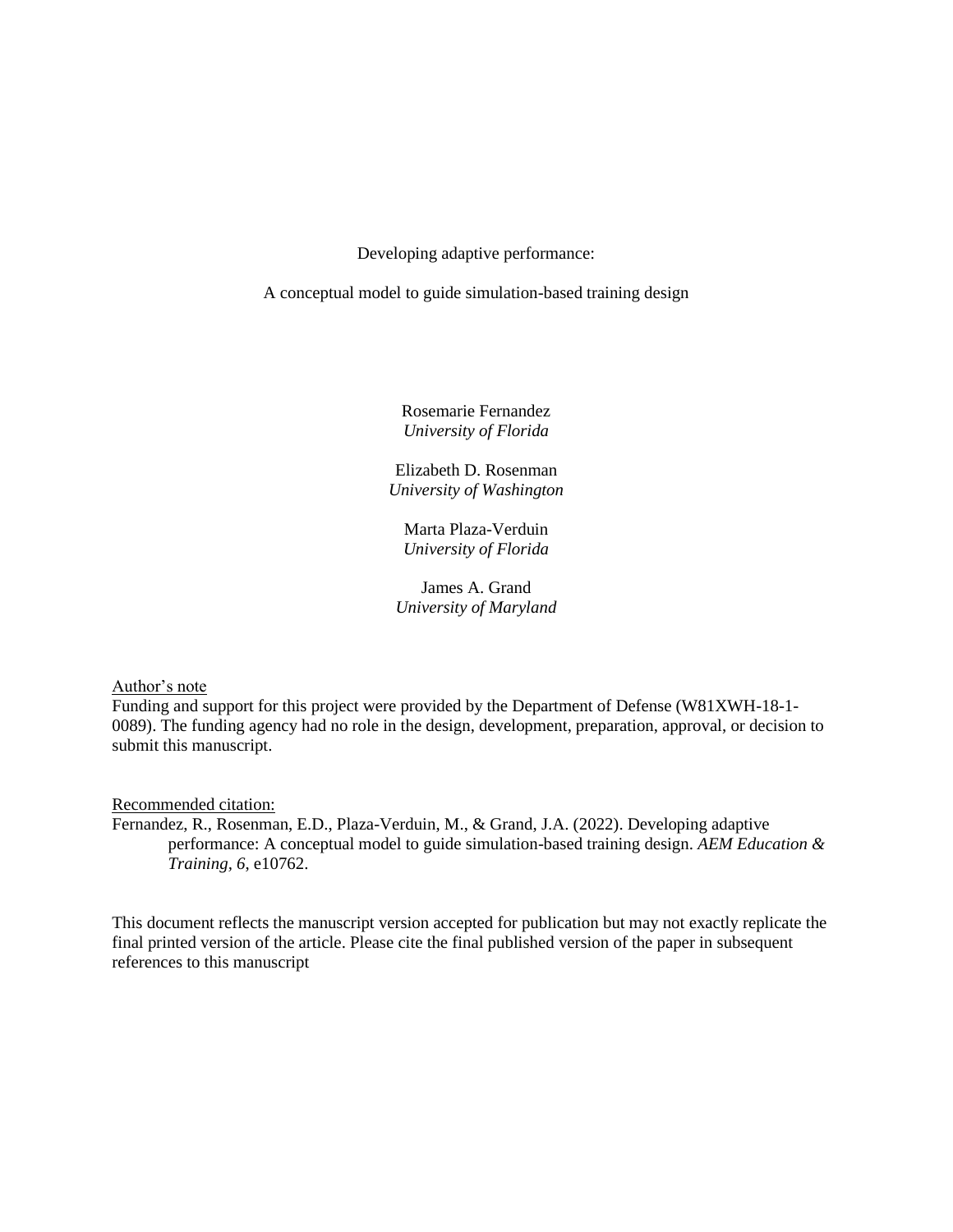### **ABSTRACT**

**Introduction:** Effective emergency department care requires individuals and teams to adapt to changes in patient condition, team factors, environmental issues, and system-level challenges. Adaptability is often listed as an important skill for emergency medicine physicians; however, conceptual models describing the processes involved in adaptive performance have not been translated for healthcare settings. Similarly, educators have not described training design strategies that support the development of adaptive performance.

**Methods:** We examined the team science and healthcare literature for key concepts in adaptive performance, healthcare team performance, and diagnostic decision-making. Using expert consensus, we integrated these concepts to develop the Team Adaptive Performance model and to identify training design approaches that support the development of adaptability.

**Results:** We identify 9 training principles supported by the team adaptive performance model and the adaptive learning system. Each training principle is accompanied by recommendations and mechanisms for implementation in emergency medicine simulation-based education.

**Conclusion:** Training experiences can be designed to target processes that support adaptive performance.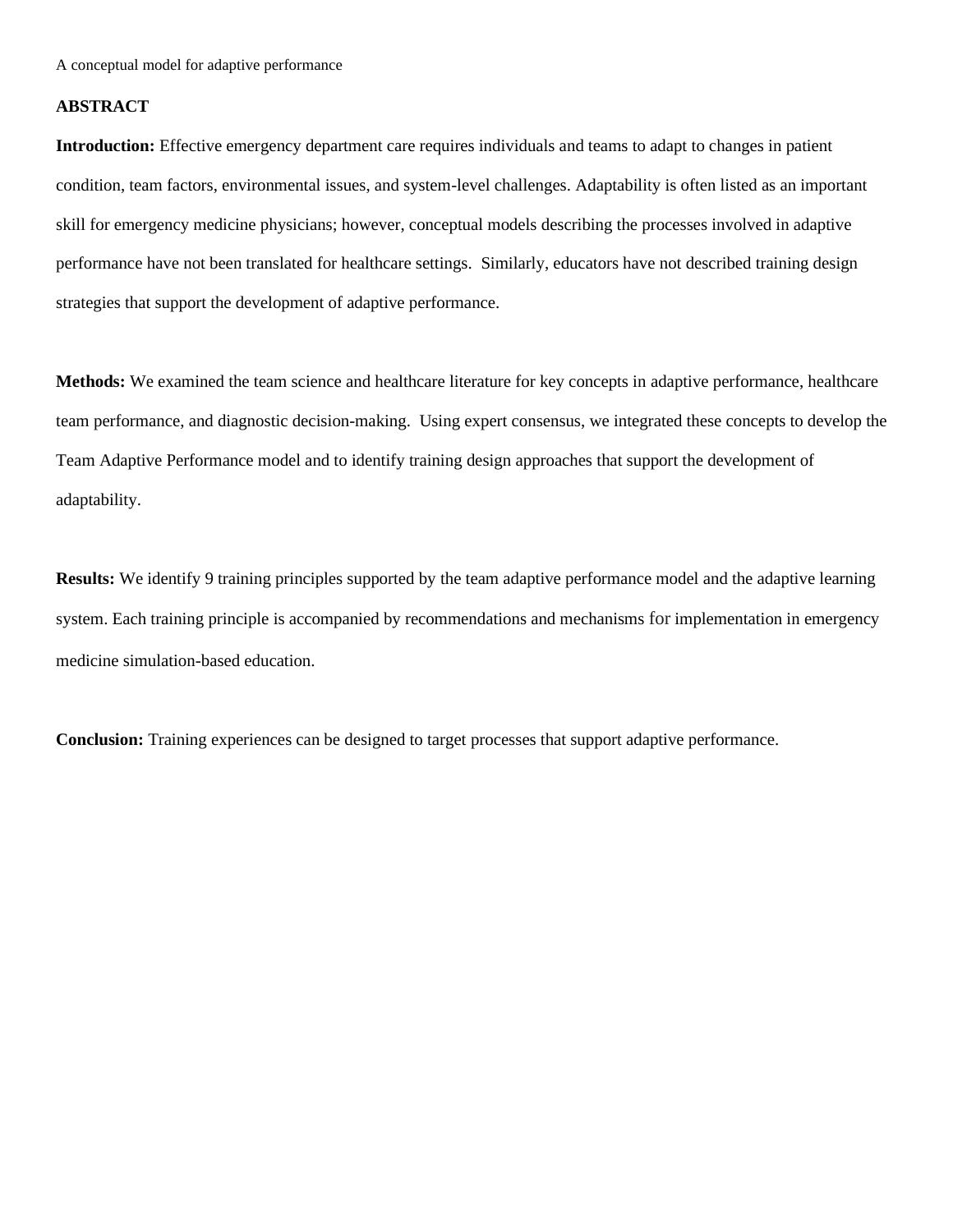### **INTRODUCTION**

 Team adaptability is necessary for effective emergency department health care team performance. *Adaptability* is defined as the changes in processes (cognitive, affective, and behavioral) individuals and teams make in response to 4 unanticipated changes in the task, environment, or team.<sup>1</sup> In other words, teams need to be able to identify situations that require change, and then efficiently and appropriately modify their processes. This results in an "adaptive cycle" 6 that may repeat frequently depending upon the degree of uncertainty and instability present in the clinical situation.<sup>2</sup> In action teams, such as emergency resuscitation teams, trauma teams, and disaster management teams, success often depends upon the ability to alter behavior in response to unforeseen changes without the ability to pause their current 9 work and plan a course of action.<sup>3</sup> Teams without adaptive capabilities function in a reactive mode fraught with 10 potential safety threats and error risks.<sup>4,5</sup>

11 Interventions that incorporate active learning strategies increase adaptive capacity in non-health care contexts.<sup>6-11</sup> Active learning approaches develop the underlying behavioral, cognitive, and motivational processes needed to support the application of existing knowledge and skills to unfamiliar situations. To be effective, these interventions should (a) represent the clinical (i.e., performance) context and (b) prompt adaptive behaviors in response to dynamic 15 changes in the patient and the environment.<sup>12</sup> Additionally, training design and implementation should consider the 16 individual, team, and task variables that impact training effectiveness and team performance.<sup>13</sup> Current models of adaptability, training, and team effectiveness exist; however, these models have not been integrated and used to guide 18 development and implementation of health care team training.<sup>1</sup>

 Rigorously designed simulation systems can support active learning experiences and improve adaptability and 20 performance in both individuals and teams.<sup>6,14,15</sup> Simulations allow manipulation of the tasks or problems experienced 21 within the clinical environment to stimulate critical, dynamic decision-making processes.<sup>16</sup> Technological advances have expanded the breadth and depth of simulation-based training in healthcare; however, there remain gaps in identifying and implementing key underlying instructional design elements that support the development of adaptive performance. Existing frameworks and conceptual models of team adaptation and adaptive performance training within the team science research have not been adequately translated for healthcare application.

 Our overall objective is to introduce a conceptual model for adaptive performance and describe a training framework that supports the development of adaptability. We then translate evidence-based principles from the team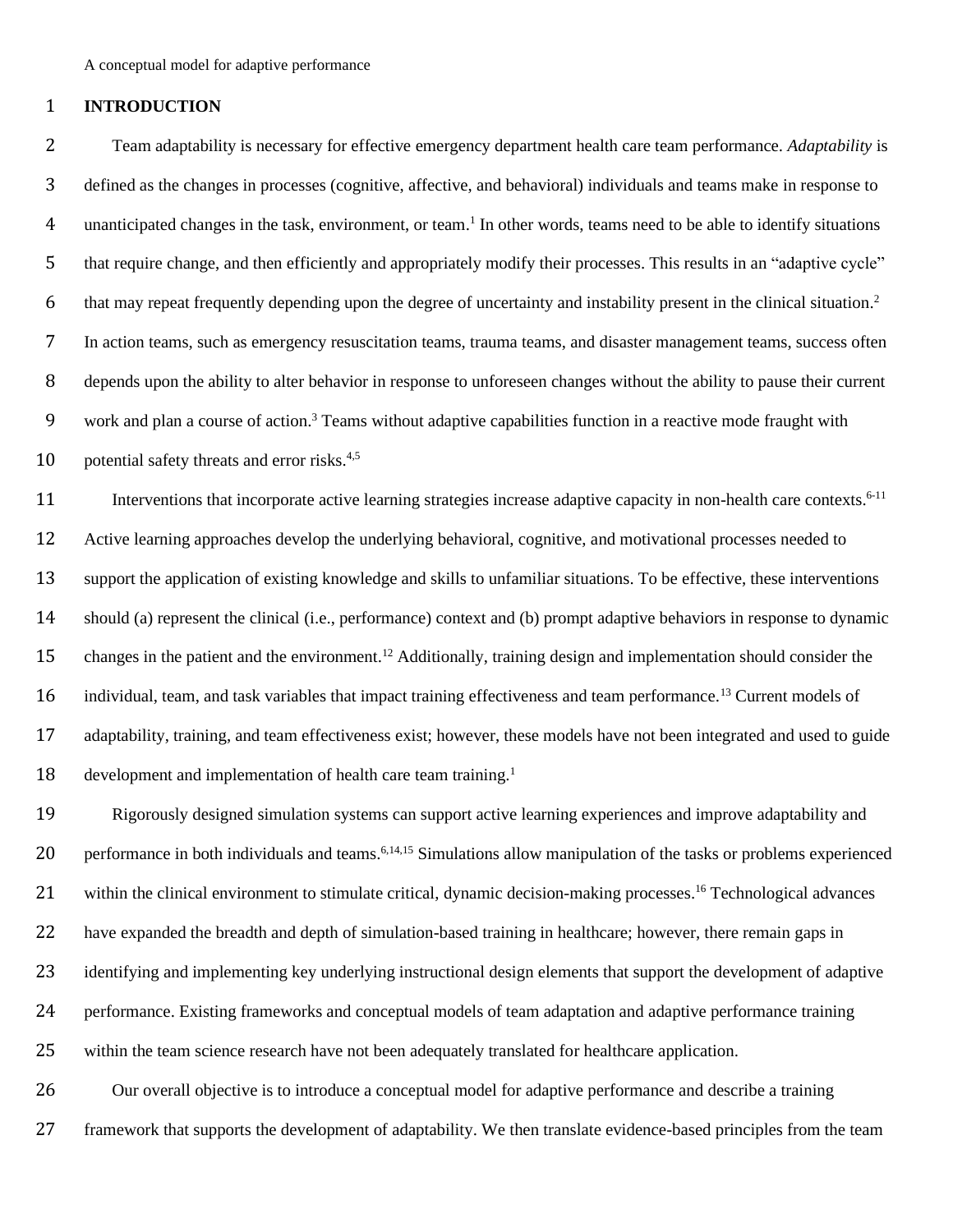- and instructional design sciences to simulation-based training recommendations. This framework and set of principles
- can be applied to a variety of learners, simulation modalities, and clinical situations.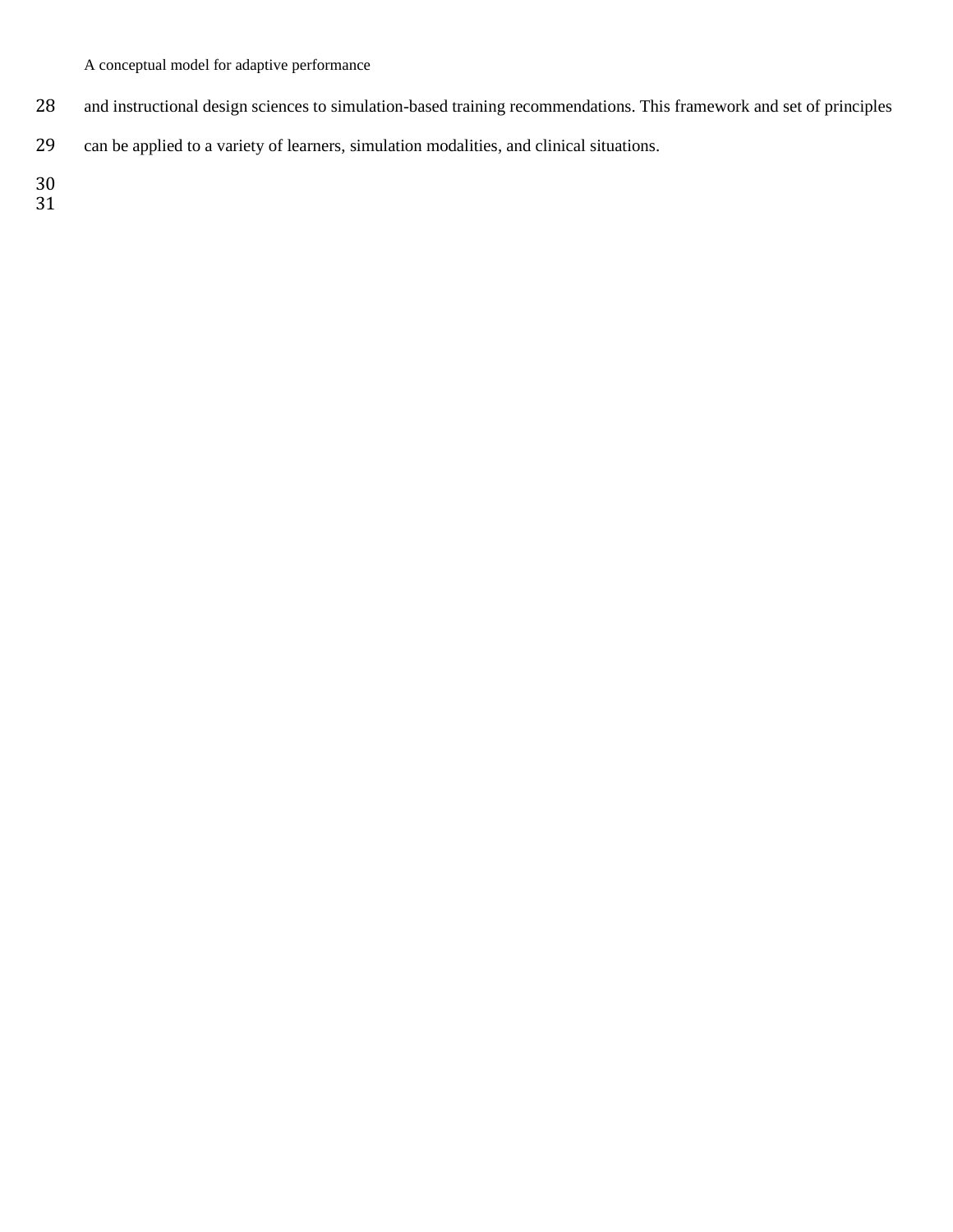### 32 **CONCEPTUAL MODELS AND GUIDING PRINCIPLES**

33 The authors were part of an expert group including organizational psychologists (4), emergency medicine providers

34 (3), and simulation science experts (2). This group applied existing literature to identify model components and

- 35 guiding principles.
- 36

46

### 37 **Adaptive Performance Cycle – What is adaptation in emergency healthcare teams?**

38 Adaptive performance models exist outside of the healthcare team literature. Team adaptability is cited as one of 5 39 coordinating mechanisms of teamwork.<sup>17</sup> Several concepts commonly discussed in healthcare team research, e.g., 40 diagnostic decision-making,<sup>18</sup> planning,<sup>19</sup> monitoring, are inherently part of team performance adaptation. Burke, et al 41 present a model of team adaptation that describes how individual and task characteristics impact the adaptive cycle 42 and resulting outputs.<sup>2</sup> This high-level overview serves as a foundation for understanding adaptation within healthcare 43 teams. In Figure 1, we present a model integrating Burke, et al.'s overview with existing conceptual frameworks of 44 the diagnostic process,<sup>18</sup> team adaptation,<sup>2</sup> team effectiveness.<sup>4,20,21</sup> The purpose of this model, described in more 45 detail below, is to facilitate the assessment and training of adaptive performance.



47 **FIGURE 1. Team adaptive performance model**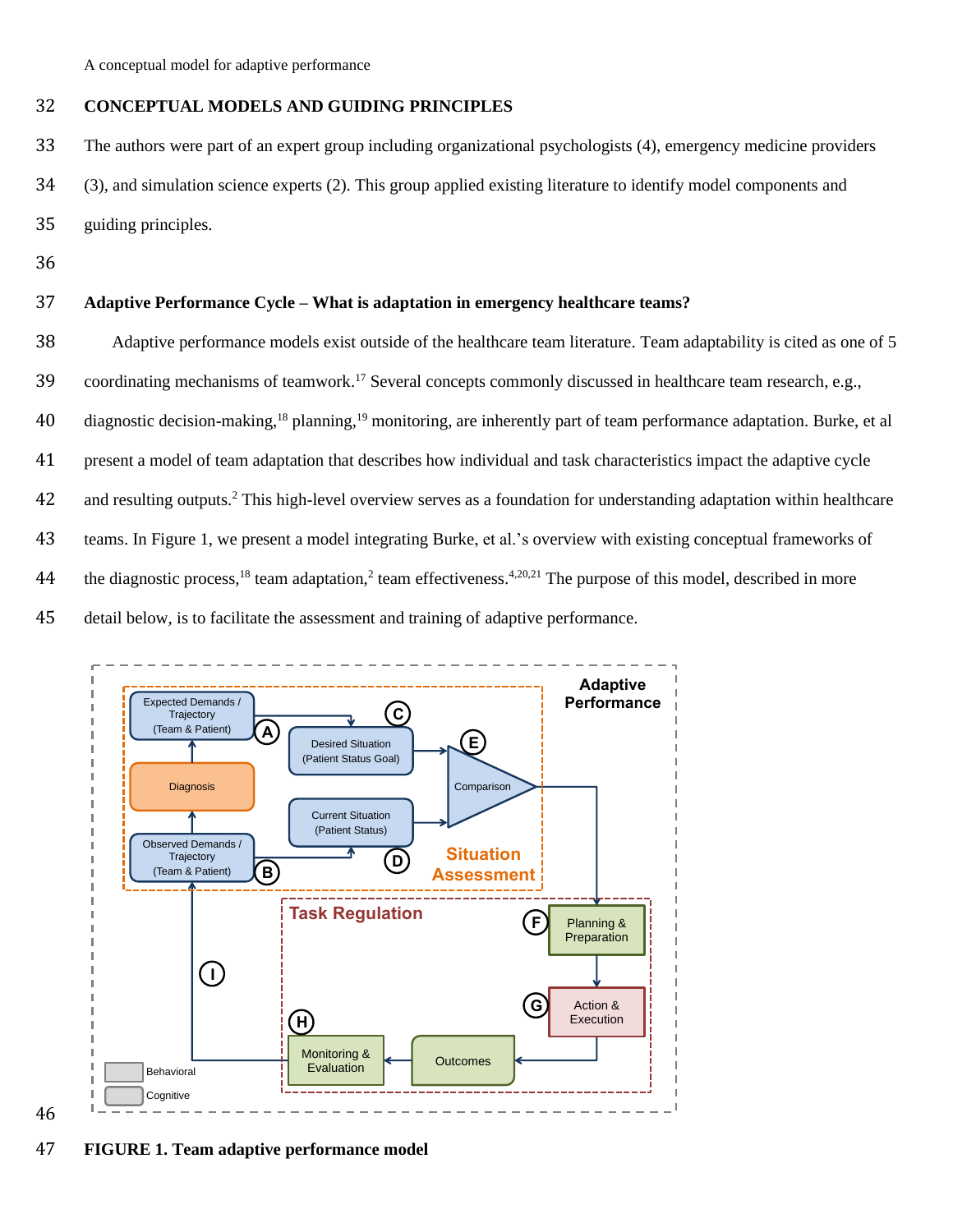The Team Adaptive Performance model (Figure 1) reflects the cognitive and behavioral process components of team performance. Cognition is represented by the team's efforts to make sense of the situation (Situation Assessment). The team must use existing data/observations to identify the patient- and team-related tasks and demands (A,B). This information is then used to develop a differential diagnosis. Based on this/these diagnoses, the team has expectations regarding how the patient will respond to treatments and how their condition will evolve over time. The team continuously compares this "expected" state (C) to the "observed" state (D) of the patient. This comparison (E) informs the team and helps regulate the team processes that regulate task performance (Task Regulation). If the team notes a mismatch between expected patient improvement and current patient condition, this should prompt the team to review their plan (F), make adjustments, and execute the modified plan (G). The results of these new actions should be monitored and evaluated (H). The observations made during evaluation become the input for the next adaptive cycle (I). In a rapidly evolving patient resuscitation, this cycle repeats continuously to ensure the team is adapting to the unstable patient/team/environment.

 The cycle of adaptive performance highlights several key factors relevant to training. First, "adaptability" is not a standalone skill or behavior. Rather, it is the result of multiple cognitive and behavioral processes that must be trained together. The capacity to be adaptive is facilitated and developed by helping individuals and/or teams learn how to carry out the actions shown in this model more effectively. Second, improving adaptive performance requires that training environments provide appropriate clinical and environmental cues to prompt necessary cognitive and behavioral processes. Simulation-based instruction provides an opportunity to present stimuli that elicit specific aspects of situation assessment and task regulation. Third, assessment metrics can be designed to specifically evaluate key adaptive behaviors. The model provides a map to help identify key cognitive, behavioral, and performance outcomes that can be used to measure adaptive performance changes related to training interventions.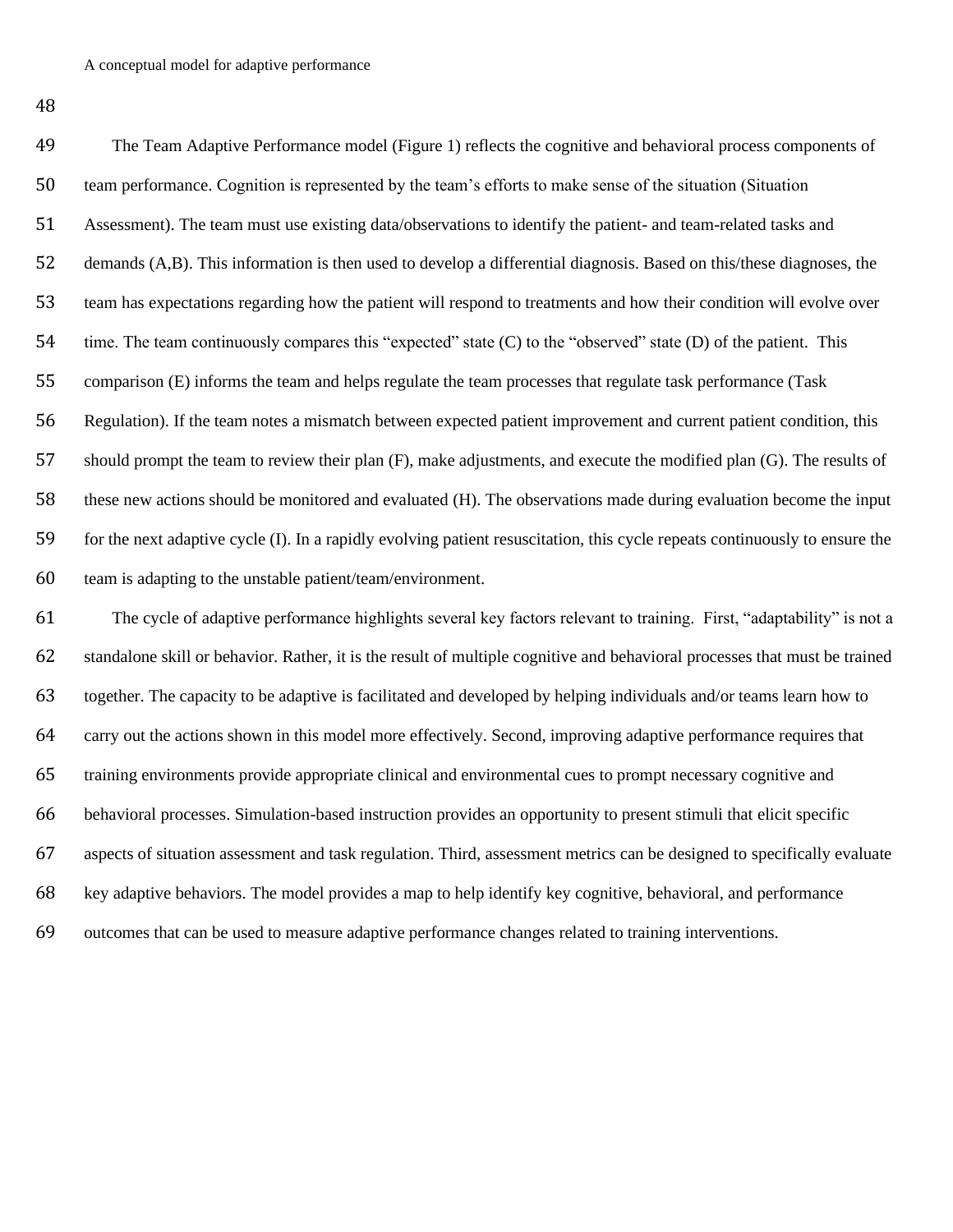

### 70 **Training concepts that facilitate the development of adaptive performance**

71

### 72 **FIGURE 2. Adaptive Learning System**

73

74 Medical educators can leverage specific design elements to target the development of adaptive processes in 75 individuals. The Adaptive Learning System (ALS; Figure 2) design framework can guide the development, 76 implementation, and outcome evaluation of active learning interventions that target adaptive expertise.<sup>13</sup> Briefly, the 77 ALS is grounded in a self-regulatory model of learning, motivation, and performance.<sup>22,23</sup> Self-regulation requires 78 learners to monitor the differences between goals and current states.<sup>24</sup> That is, they must recognize when they are not 79 progressing adequately toward meeting their goals and redirect effort and resources to remedy these shortcomings 80 (i.e., adapt). Data from empirical studies support the validity of the ALS heuristic as a framework for developing 81 individual training that improves self-regulation and adaptation.<sup>7,9</sup>

 We combined foundational concepts from simulation, diagnostic decision-making, adaptive performance, and the ALS framework to develop a set of design principles. These principles are aimed at facilitating learner behaviors (e.g., 84 monitoring, reflection, contingent decision-making) that are central to effective adaptation.<sup>7,25</sup> Here we present training design guidelines based on the ALS framework and supported by research in team science. These recommendations are flexible, allowing for in situ training opportunities that involve true interdisciplinary teams (i.e., nurses, physicians, medical assistants, etc.) as well as training with a single type of learner (e.g., residents) in which other disciplines' roles are scripted. In emergency medicine this could involve emergency department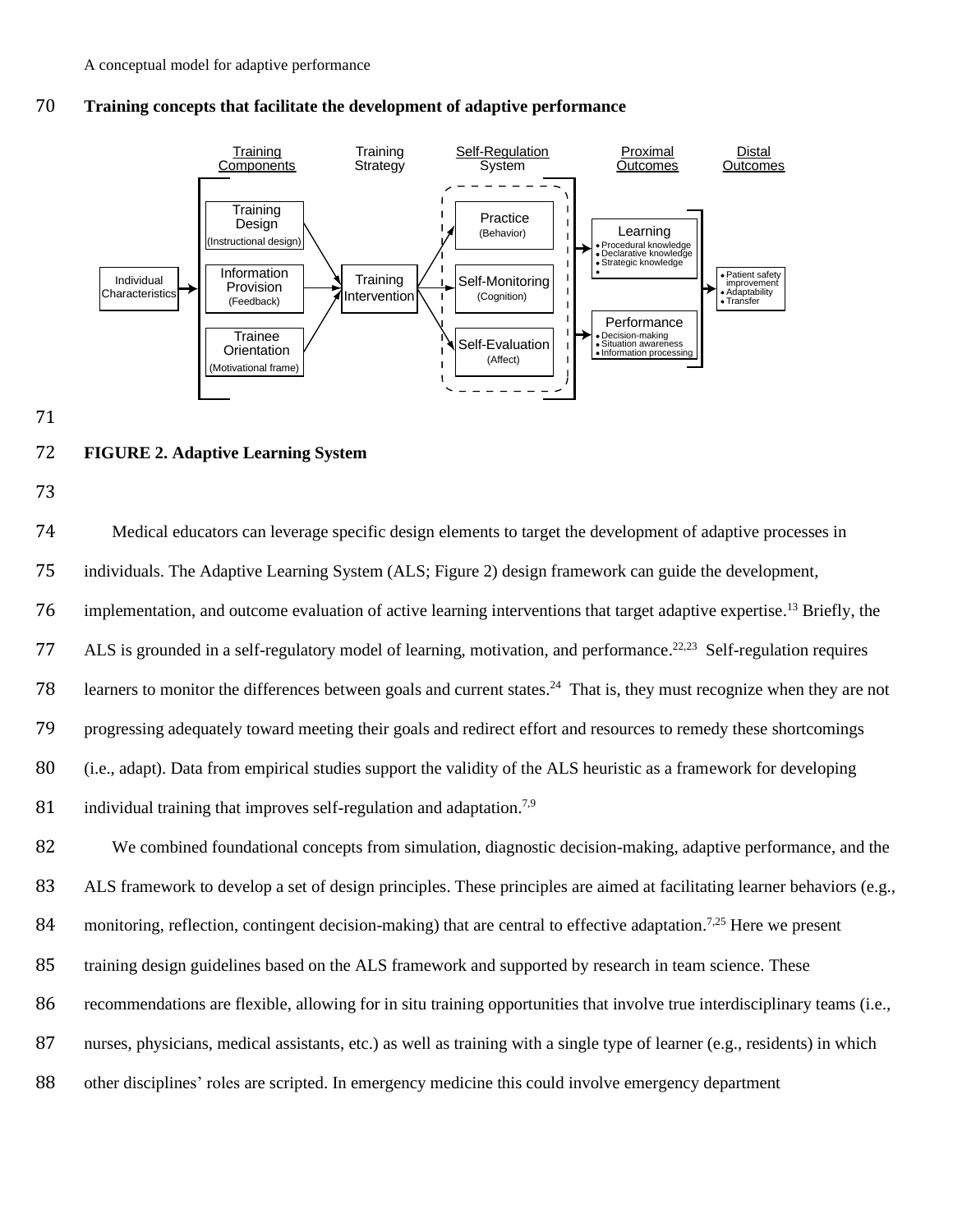interdisciplinary in situ simulations of critical patient care events or resident-specific training where the objectives and debriefing points center on adaptation.

# • **Use pre-training materials to provide appropriate orientation to trainees.13,26** Pre-training materials presented at the start of training provide an initial organizing structure of the subject matter discussed in training. Pre-training materials provide conceptual information, help to build connections between similar ideas, and delineate different concepts from one another. Trainees who use or begin to develop their own pre-training materials are more likely to adaptively transfer knowledge and skills. a. Inform trainees about training focus. This does not necessarily mean informing them of critical content planned for simulations; rather, tell trainees they will be focusing on team (or individual) skills b. Suggest that trainees consider personal strengths and weaknesses prior to coming to training. • **Encourage trainees to adopt a learning goal orientation during training.12,23** Training design that promotes a learning goal orientation (e.g., a focus on self-improvement and task mastery in achievement situations) has been linked to positive training outcomes, such as goal setting, self-regulatory activities, learning, and performance. This is in stark contrast to promoting a performance goal orientation (e.g., a focus on demonstrating ability to others in achievement situations), which has been shown to negatively relate to goal striving processes and performance. Training experiences that emphasize how learning outcomes/capabilities are evolving (e.g., incorporating "feedforward" information that emphasize developmental goals/targets in 108 addition to traditional feedback information that summarizes what has been accomplished) can be especially helpful for promoting a goal orientation for learners more conducive to developing adaptive capacities. a. Encourage trainees to set goals specific to learning objectives 111 b. Establish a learning environment that supports psychological safety.<sup>27</sup> c. Encourage trainees to view training as "learning" rather than "evaluation."<sup>13</sup>

• **Structure training material so that instruction proceeds from general to detailed, simple to complex.1,28**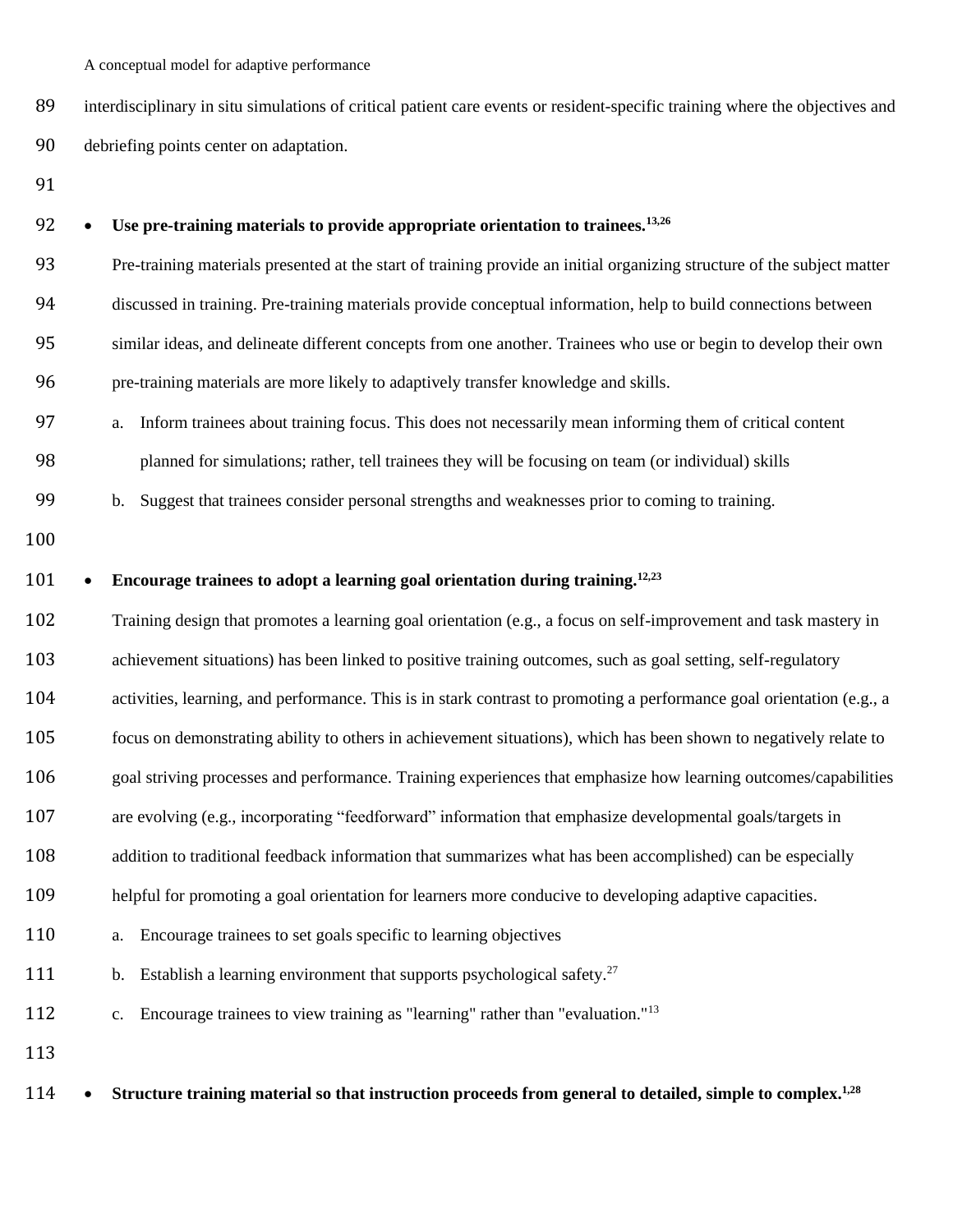## • **Provide trainees with strategy instruction only after appropriate foundational knowledge has been**  116 **developed.**<sup>29,30</sup>

 Successful team adaptation requires integrating, coordinating, and regulating a variety of different skills, resources, and members. Developing the capacities to manage these processes should be scaffolded to allow learners to first build basic competencies and then practice/engage in more complex applications. Note that this also applies to actively training members as part of intact teams -- team-based training designed to enhance adaptability is complex and should be postponed until learners have engaged in more foundational training exercises. Without achieving proficiency in the basic and procedural knowledge necessary to carry out core

 task/job requirements in a domain, efforts to improve the adaptation process will be less effective. For more advanced learners, with existing knowledge of adaptive performance, complexity can be increased to include

- issues such as equipment failures, resource limitations, and multi-patient management.
- a. Assess individuals for team-based simulation "readiness". <sup>4</sup>
- b. Use low fidelity non-clinical simulations to begin building team skills while individuals are still developing clinical knowledge.<sup>31</sup>
- c. Team-based simulations should initially use basic clinical scenarios rather than unusual or highly complex situations. Once basic team skills have transferred from "non-clinical" simulations (above) to straightforward 131 clinical issues, more complex team and environmental issues can be added.<sup>13</sup>
- d. Use an event-based approach to training (EBAT) to create a simulation experience where modules can be 133 added to model more complexity as well as to target specific team skills.<sup>32</sup> This methodology is based on the design and placement of discreet event sets within the simulation-based exercise. Events begin with a "trigger" to activate the learner(s) and create the requirement for adaptation to changes in the task or environment. Cues can be altered or removed to challenge learners in a way that is appropriate for their training level. Thus, training does not rely on chance encounters but rather creates a need for adaptive 138 performance.<sup>33</sup>
- 

### • **Trainees presented with extremely difficult problems that appear unsolvable should be assisted in making some consistent progress during training.<sup>34</sup>**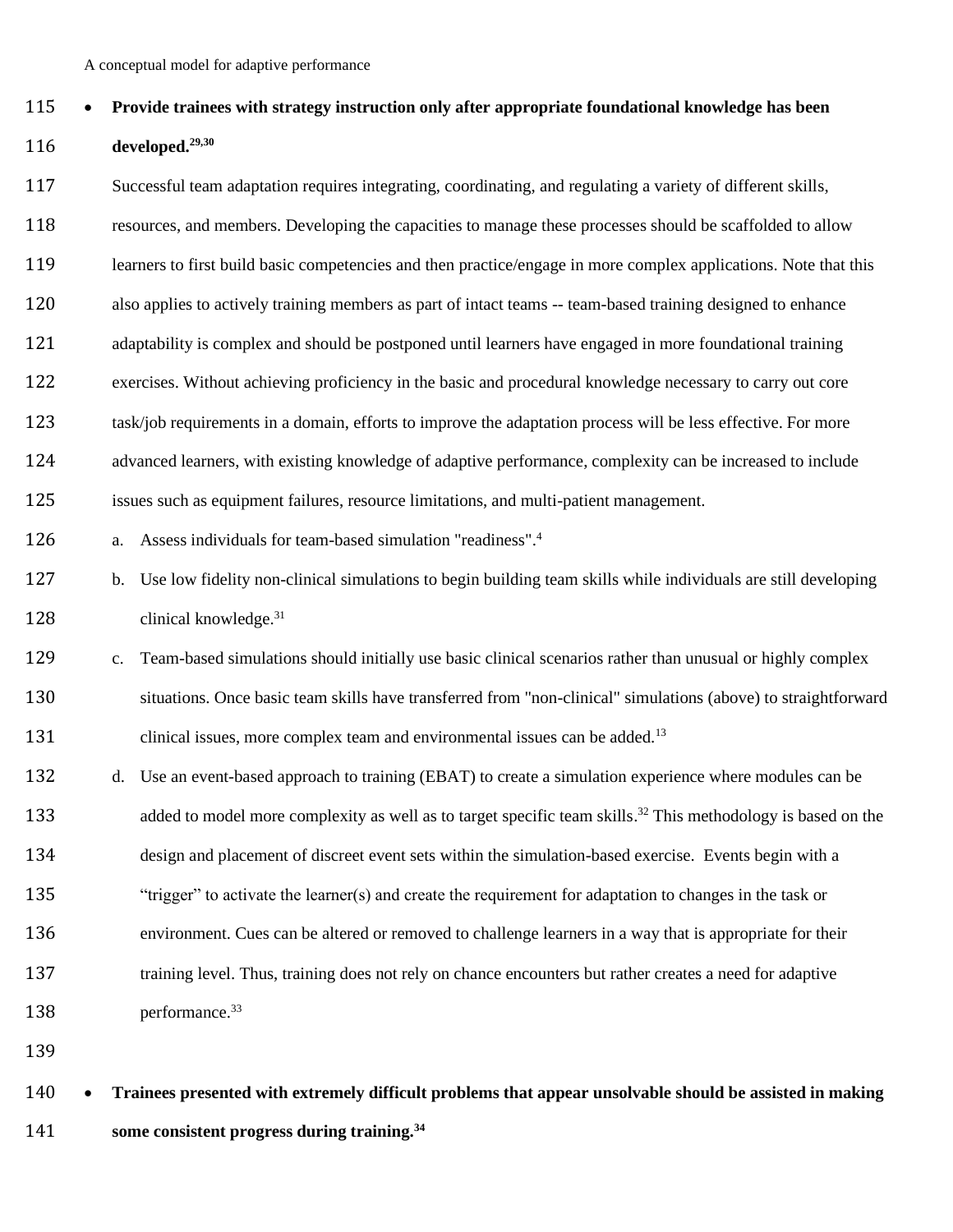| 142 | The structure of the training environment and practice opportunities for team adaptability should not be "sink or                 |
|-----|-----------------------------------------------------------------------------------------------------------------------------------|
| 143 | swim," especially during initial stages of practice. Feedback and direction that actively guides teams through how                |
| 144 | to think through a complex task and make decisions about resources is a critical foundation of team adaptability                  |
| 145 | training. Providing guidance that prompts teams to explore options for task completion during training helps to                   |
| 146 | avoid discouragement, anxiety, and abandonment of effort.                                                                         |
| 147 | Use triggers and backup triggers during simulations, i.e., EBAT techniques, to allow learners to attempt the<br>a.                |
| 148 | behavior and, if unsuccessful, observe an "expert" (embedded participant) execute the behavior with                               |
| 149 | success. <sup>35</sup>                                                                                                            |
| 150 | Teams or learners that may lack certain clinical knowledge should be encouraged to seek assistance for help<br>b.                 |
| 151 | at any time. Using embedded participants as "mentors" can not only assist learners through difficult tasks but                    |
| 152 | also will build comfort with seeking help from other team members and those outside the team.                                     |
| 153 |                                                                                                                                   |
| 154 | Simulations should represent a wide variety of clinical events to maximize retention and transfer <sup>12</sup>                   |
| 155 | Whereas early stages of training are enhanced by repetition and rehearsal (i.e., developing declarative $\&$                      |
| 156 | procedural knowledge), advanced stages of training are enhanced by exposing trainees to a diverse array of                        |
| 157 | scenarios in which to apply their skills. It is particularly critical to expose trainees to situations where previously           |
| 158 | learned, frequently used, and/or typically reliable courses of action are ineffective. Providing variability in                   |
| 159 | practice trials promotes the development of broader associative knowledge structures and contingency-based                        |
| 160 | thinking.                                                                                                                         |
| 161 | Shorten intervals between prompts to increase time pressures as appropriate.<br>a.                                                |
| 162 | Use embedded participants as team members to add interpersonal challenges.<br>b.                                                  |
| 163 | Build in environmental challenges (e.g., additional patients, equipment failure) to increase complexity.<br>$\mathbf{c}$ .        |
| 164 |                                                                                                                                   |
| 165 | Training should be permissive of, embrace, and even encourage errors made by learners during training <sup>1</sup>                |
| 166 | Errors are an inevitable component of real-world performance. Errorless training leads to effective training                      |
| 167 | performance but is often related to poor training transfer. <sup>36,37</sup> Although errors during training should be brought to |
| 168 | learners' attention, learning that is focused on error management as opposed to error prevention is more                          |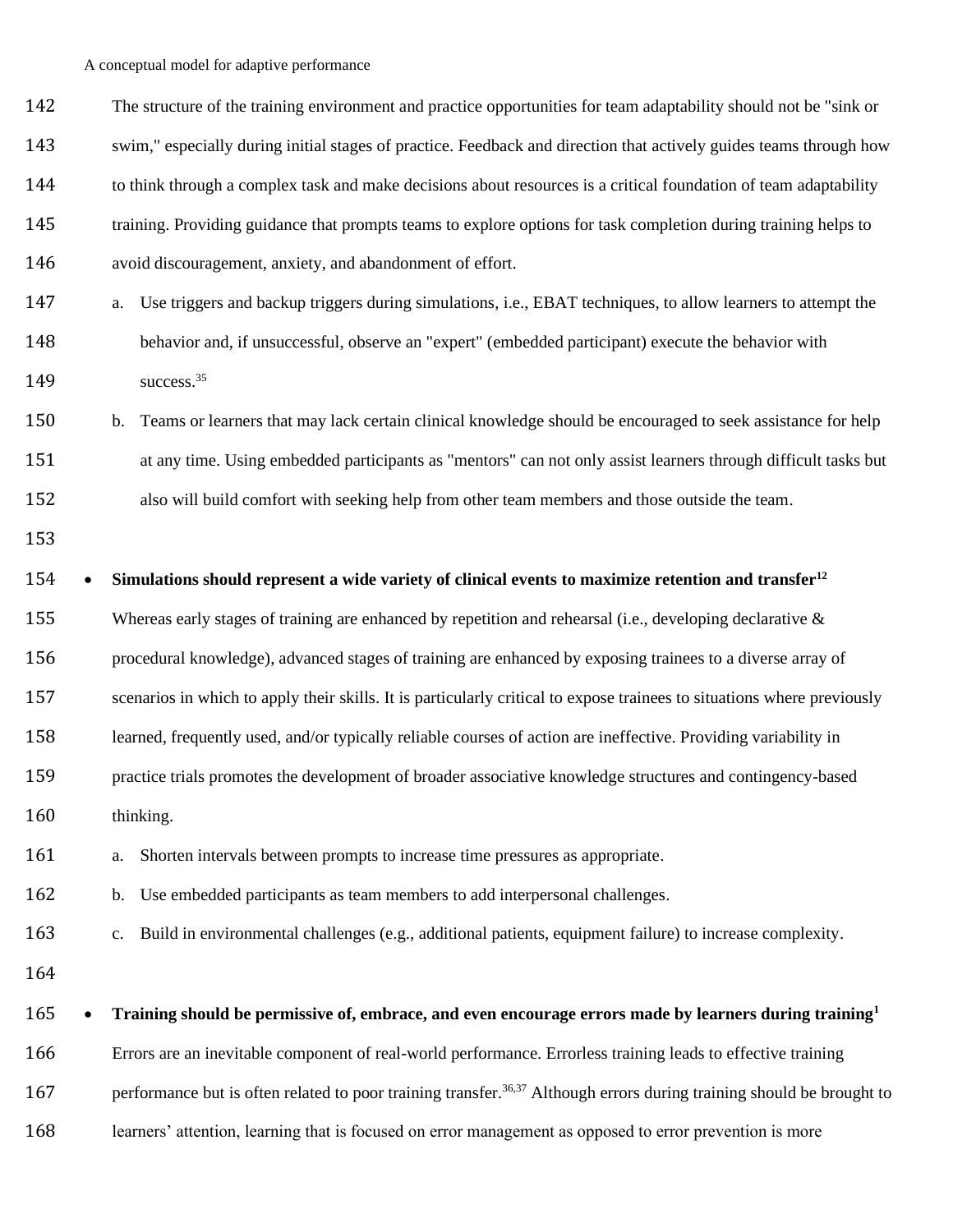- successful. Framing training as an opportunity to make and learn from errors encourages trainees to develop
- problem-solving or hypothesis-testing skills and strategies for managing affective responses (e.g., frustration and

171 anxiety).

- a. Use embedded participants to create opportunity for errors during simulations. This technique requires learner familiarity with embedded participants and an understanding of their role as a team member. This requires considerable expertise in simulation design, prebriefing, and debriefing to ensure learners have trust in the process and understand how the educators use embedded participants. Be sure that "errors" meet a minimum level of psychological fidelity for learners. If embedded participants are not used as part of normal simulation training, this may not be an ideal approach for learners at said institution.
- b. During debriefing allow participants to identify errors and near-error, focusing on how the team managed the 179 situation and what could be applied to future events.<sup>13,38</sup>

#### • **Incorporate lessons on how to alter coordination strategies in training.<sup>39</sup>**

When task demands are low, trainees should learn to discuss possible problems that could arise later in the task.

- By discussing their coordination strategies during this period, they will likely reduce the amount of
- communication necessary to achieve successful team performance later and allow them to be adaptive when novel
- problems arise in the environment.
- a. Encourage learners to develop contingency plans. This could be done through briefs, prompts, or even 187 debriefs provided the time between simulations is short.<sup>19</sup>
- b. Discuss team member understanding and mental model development during debriefing to help reinforce the 189 importance of discussing and practicing team coordination.<sup>39</sup>
- 

### • **Include Safety II principles during debriefing to support the development of adaptive capacity<sup>40</sup>**

Existing safety improvement efforts focus largely on prevention of error by identifying what went wrong and

"fixing" it. This approach, termed *Safety-I*, assumes an idealized view of work where there are simple, rational

- processes and error results directly from failure(s) within the system. <sup>41</sup> A *Safety-II (resilience)* approach changes
- 195 the focus to enabling what goes right.<sup>42</sup> Work is viewed as complex, emerging, and contingent upon a large and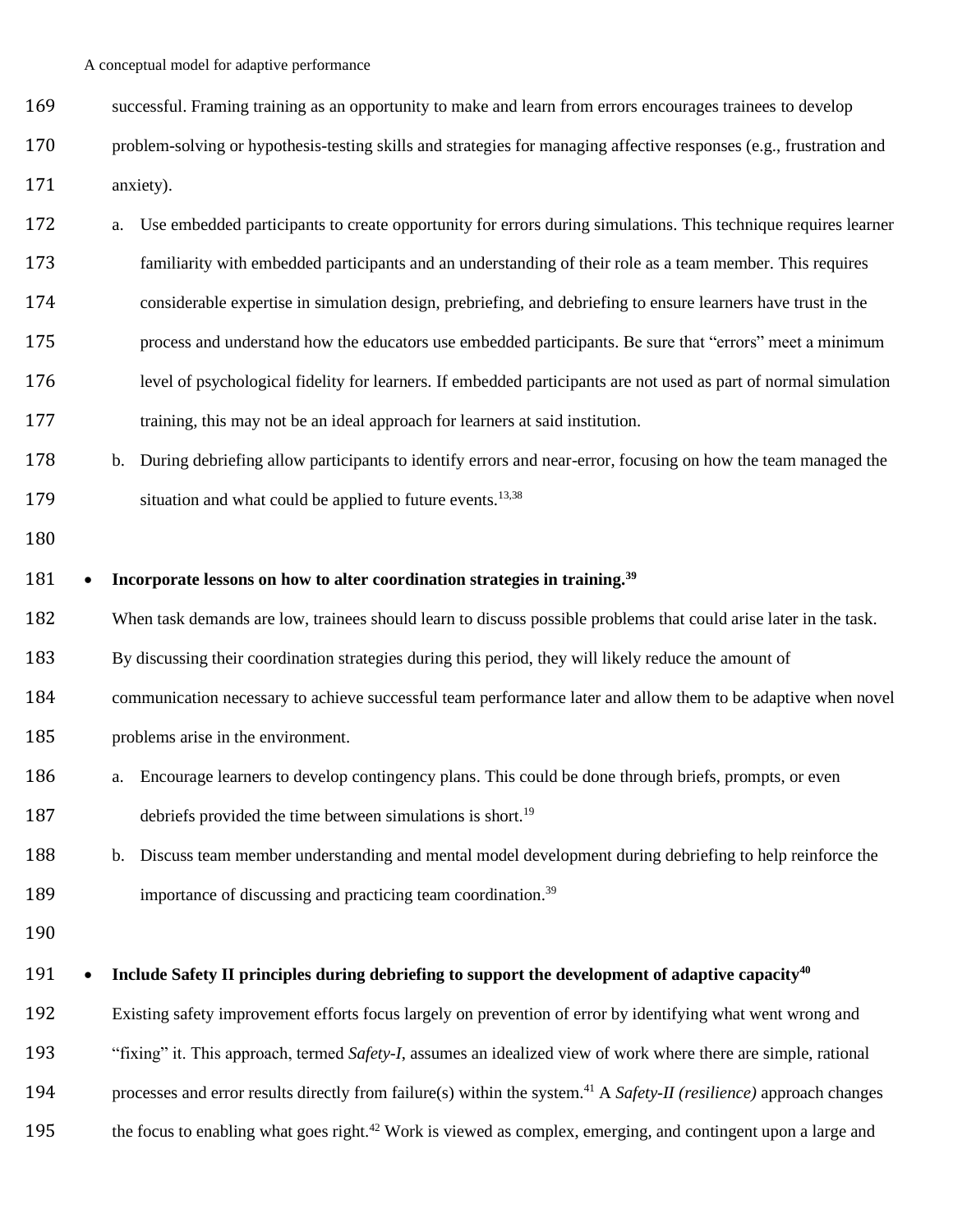- variable number of factors. This complementary view sees errors and successes as originating from adaptation in
- performance. Safety-II recognizes that individuals must adapt within complex environments to continue

198 functioning effectively in a dynamic system.

- Bentley, et al provide a rationale and an outline for utilizing Safety II principles in debriefing.<sup>40</sup> The overall focus
- encourages learners to understand and acknowledge normal workflow (i.e., work as done) and recognize how/why
- 201 adaptation did or did not occur. Balancing Safety I and Safety II principles in debriefing can help learners
- improve performance and identify team/system level issues that threaten safety.
- a. Identify how tasks were accomplished, and how such work is normally executed during a clinical situation.
- b. Identify any near misses and explain what occurred to prevent actual harm.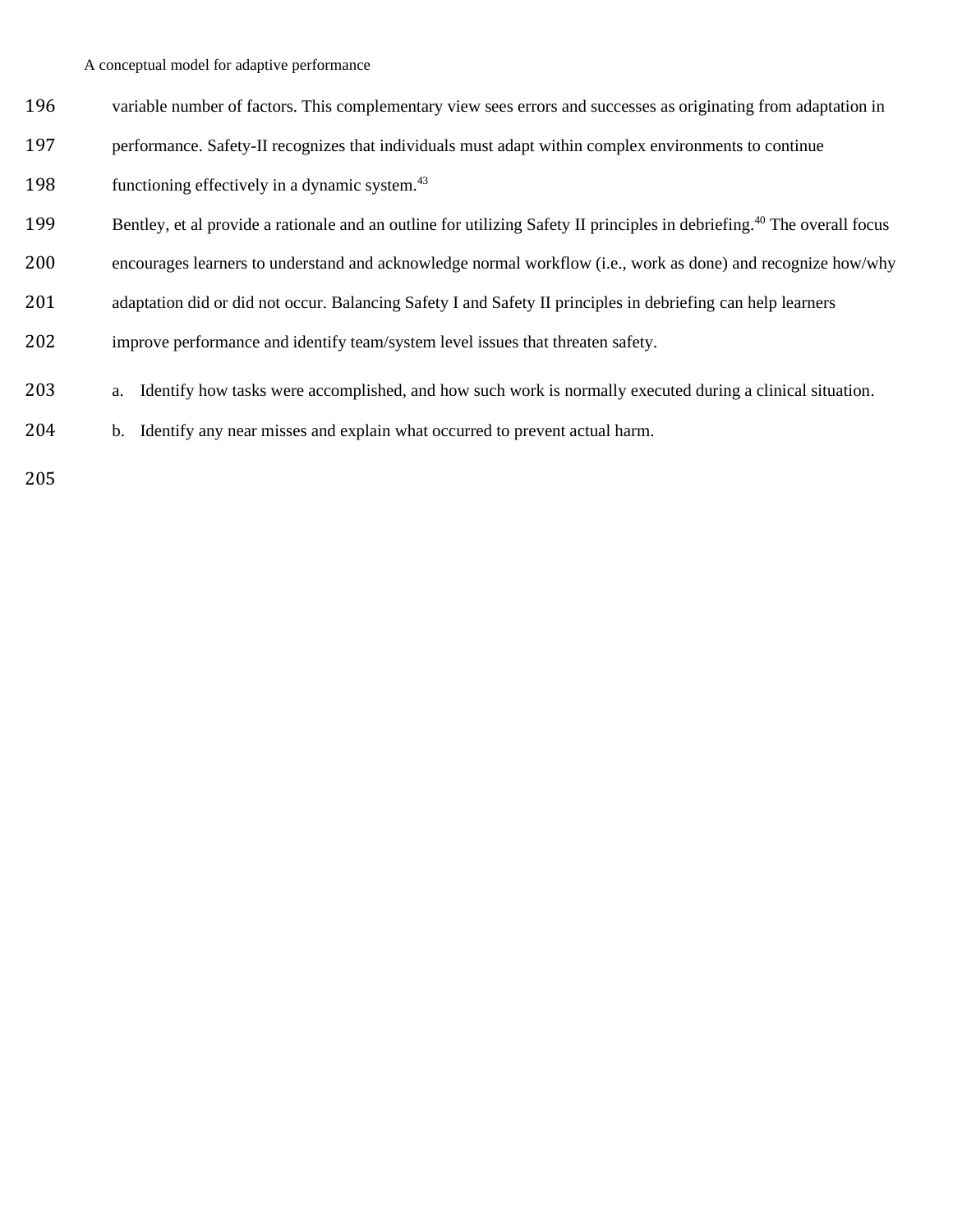### 206 **DISCUSSION**

207 The need to effectively adapt to change is well recognized in teams performing in high-risk domains,<sup>44,45</sup> 208 including healthcare.<sup>46-48</sup> Training can improve adaptive performance in teams, resulting in more effective 209 performance under unstable conditions. In non-healthcare domains, simulation-based training has been shown to be a 210 highly effective adaptive performance training modality.<sup>8</sup> Healthcare educators can incorporate simulation-based 211 training elements that specifically target adaptive cognition and behaviors with the goal of improving patient safety 212 and overall effectiveness.

 Applying the guidelines presented in this manuscript does not necessarily require the development of new curricula. Rather, existing training can be modified to include elements that support learner orientation and help learners frame their training appropriately. Simulations can be reconfigured to include clear prompts and triggers that support adaptive performance and guide learners during early training efforts. Such simulation training that provides planned disruption, or non-routine events, can force individuals and teams to develop flexible, coordinating behaviors 218 that support adaptation under dynamic, uncertain conditions.<sup>14</sup>

Event-based training design<sup>32</sup> is central to the design of adaptive performance training. The ability to facilitate the 220 specific behaviors of interest allows educators to create the need for adaptation. Additionally, the ability to easily 221 insert and remove certain cues enables training to accommodate learners at multiple different levels. When combined 222 with debriefing that includes Safety II focus, learners can develop critical understanding about how they adapt to 223 novel or complex situations to provide safe patient care.

224 To advance the science of adaptive performance in healthcare, it will be important to develop and evaluate 225 process and performance level metrics. Existing adaptive performance metrics in healthcare are limited, mainly 226 focusing on the coordination required for adaptation.<sup>49,50</sup> It will be important to further explore measurement of the

227 cognitive skills and monitoring behaviors that support adaptive performance. A comprehensive approach to

228 measurement of adaptation at the individual and team levels will help guide training curricula in emergency medicine.

229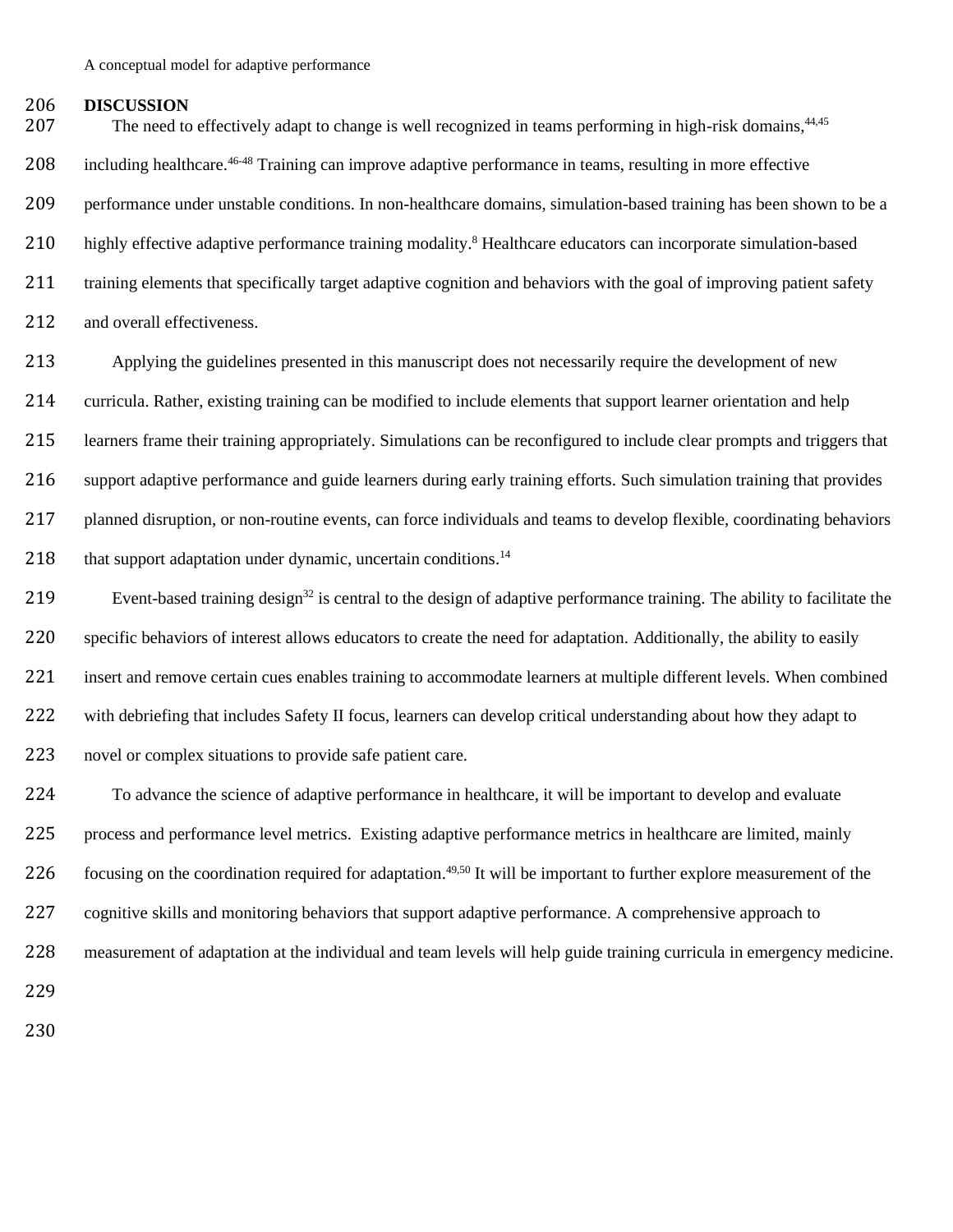### **CONCLUSION**

- This manuscript provides a starting point for developing theoretically grounded adaptive performance training.
- Such training is likely important across healthcare domains but has particular relevance for emergency medicine
- physicians and teams. Further work is needed to study the impact of training and need for unit-level adaptation
- training.
- 
-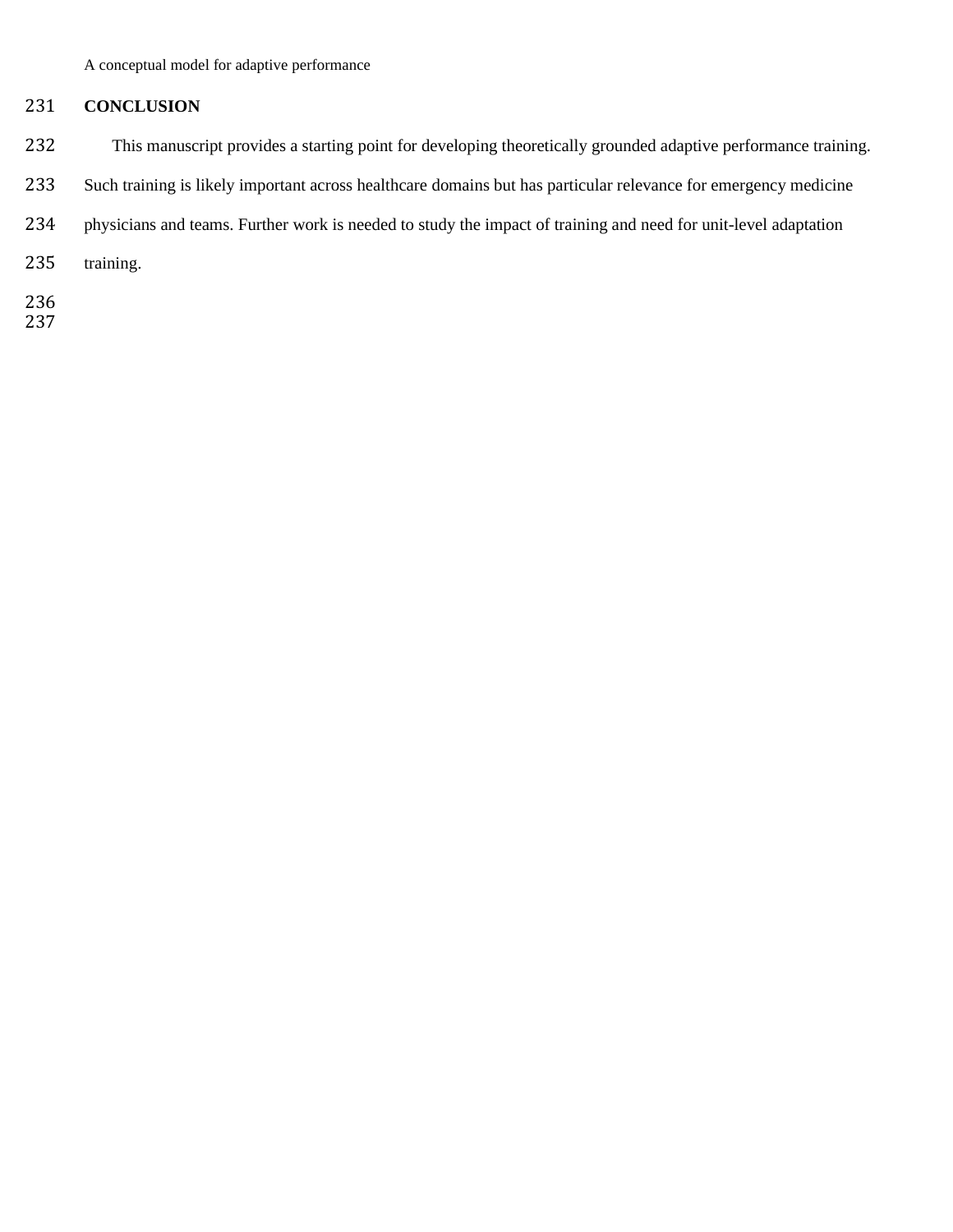### **REFERENCES**

- 1. Baard SK, Rench TA, Kozlowski SWJ. Performance Adaptation: A Theoretical Integration and Review. *J Manage* 2014;40(1):48-99.
- 242 2. Burke CS, Stagl KC, Salas E, et al. Understanding team adaptation: A conceptual analysis and model. *J Appl Psychol* 2006;91(6):1189-1207.
- 3. LePine JA. Adaptation of teams in response to unforeseen change: Effects of goal difficulty and team composition in terms of cognitive ability and goal orientation. *J Appl Psychol*
- 2005;90(6):1153-1167.
- 4. Kozlowski SWJ, Gully SM, Nason ER, Smith EM. Developing adaptive teams: A theory of
- compilation and performance across levels and time. In: Ilgen DR, Pulakos ED, eds. *The changing*
- *nature of performance: Implications for staffing, motivation, and performance*. San Franscisco: CA:
- Jossey-Bass; 1999:241-292.
- 5. Wears RL, Woloshynowych M, Brown R, Vincent CA. Reflective analysis of safety research in the hospital accident & emergency departments. *Appl Ergon* 2010;41(5):695-700.
- 6. Bell BS, Kozlowski SWJ. Active learning: Effects of core training design elements on self-regulatory processes, learning, and adaptability. *J Appl Psychol* 2008;93(2):296-316.
- 7. Kozlowski SWJ, Gully SM, Brown KG, Salas E, Smith EM, Nason ER: Effects of training goals and goal orientation traits on multidimensional training outcomes and performance adaptability. *Organ Behav Hum Decis Process* 2001, 85(1):1-31.
- 8. Bell BS, Kozlowski SWJ: Adaptive guidance: Enhancing self-regulation, knowledge, and performance in technology-based training. *Pers Psychol* 2002, 55(2):267-306.
- 9. DeShon RP, Kozlowski SWJ, Schmidt AM, Milner KR, Wiechmann D: A multiple-goal, multilevel
- model of feedback effects on the regulation of individual and team performance. *J Appl Psychol*
- 2004, 89(6):1035-1056.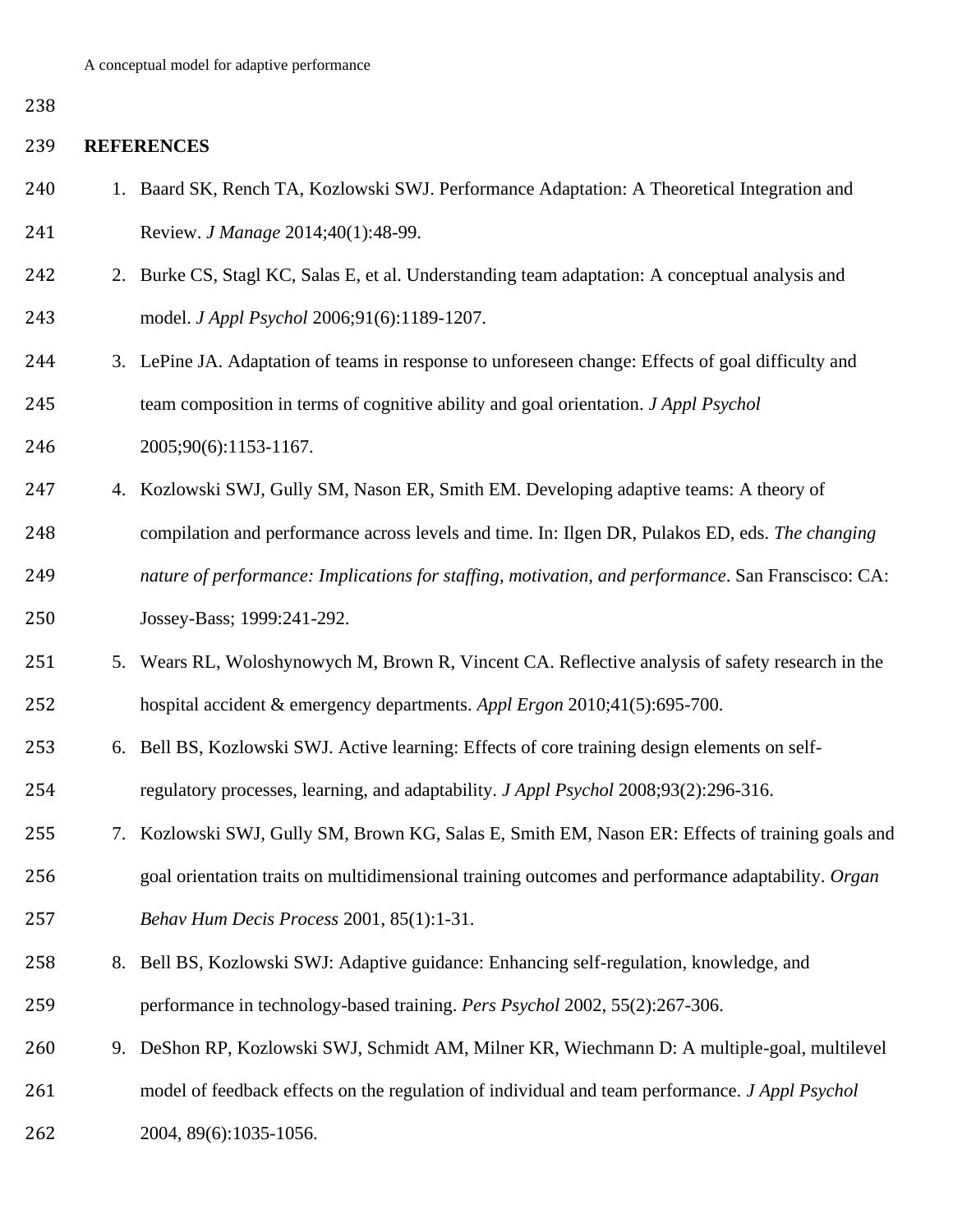- 10. Heimbeck D, Frese M, Sonnentag S, Keith N: Integrating errors into the training process: The function of error management instructions and the role of goal orientation. *Pers Psychol* 2003, 56(2):333-361.
- 11. Neal A, Godley ST, Kirkpatrick T, Dewsnap G, Joung W, Hesketh B: An examination of learning processes during critical incident training: implications for the development of adaptable trainees. *J Appl Psychol* 2006, 91(6):1276.
- 12. Grand JA, Kozlowski SWJ. Eight basic principles for adaptability training in synthetic learning environments. In: Best C, Galanis G, Kerry J, Sottilare R, eds. *Fundamental issues in defense training and simulation*. Aldershot, UK: Ashgate; 2013:97-114.
- 13. Kozlowski SWJ, Toney RJ, Mullins ME, et al. Developing adaptability: A theory for the design of integrated-embedded training systems. In: Salas E, ed. *Advances in human performance and cognitive engineering research.* Vol 1. Amsterdam: JAI/Elsevier Science; 2001:59-123.
- 14. Gorman JC, Cooke NJ, Amazeen PG. Training Adaptive Teams. *Hum Factors* 2010;52(2):295-307.
- 15. Schiflett SG, Elliott L, Salas E, Coovert MD. Scaled worlds: Development, validation and applications. *Hants, UK: Ashgate.* 2004.
- 16. Wood RE. Task complexity: Definition of the construct. *Organ Behav Hum Decis Process* 1986;37(1):60-82.
- 17. Salas E, Sims DE, Burke CS. Is there a "big five" in teamwork? *Small Group Res* 2005;36(5):555- 599.
- 18. National Academy of Sciences, Engineering, and Medicine. *Improving diagnosis in health care.* Washington, DC: The National Academies Press; 2015.
- 19. Fernandez R, Kozlowski SWJ, Shapiro MJ, Salas E. Toward a definition of teamwork in emergency medicine. *Acad Emerg Med* 2008;15(11):1104-1112.
- 20. McGrath J. *Leadership behavior: Some requirements for leadership training.* Washington, DC: U.S.
- Civil Service Commission, Office of Career Development;1962.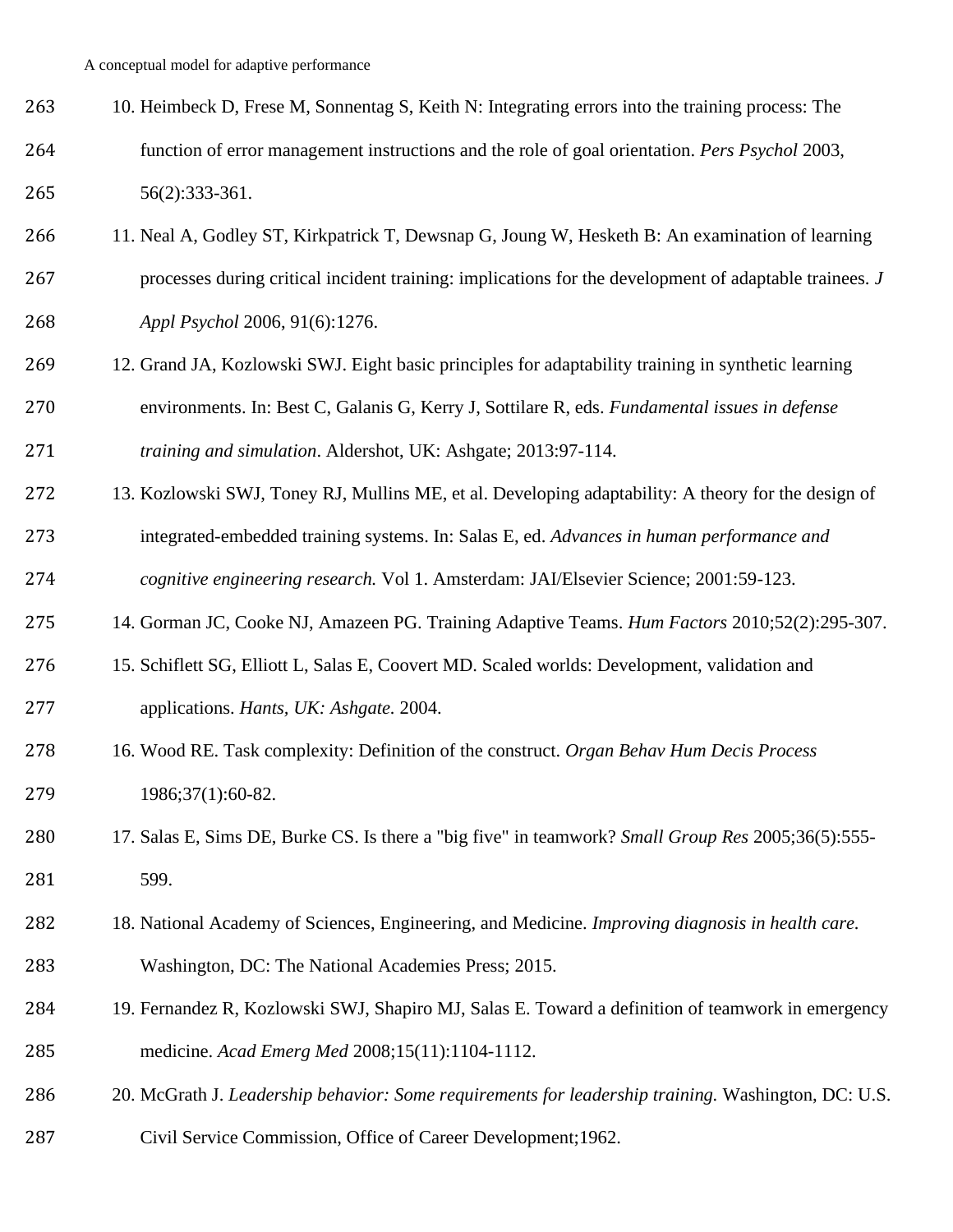- 21. Marks MA, Mathieu JE, Zaccaro SJ. A temporally based framework and taxonomy of team processes. *Acad Manage Rev* 2001;26(3):356-376.
- 22. Smith EM, Ford JK, Kozlowski SWJ. Building adaptive expertise: Implications for training design.
- In: Quinones MA, Dudda A, eds. *Training for a rapidly changing workplace: Applications of*
- *psychological research*. Washington, D.C.: APA Books; 1997.
- 23. Bandura A. Social cognitive theory of self-regulation. *Organ Behav Hum Decis Process* 1991;50(2):248-287.
- 24. Bandura A, Wood R. Effect of perceived controllability and performance standards on self-regulation of complex decision-making. *J Pers Soc Psychol* 1989;56(5):805-814.
- 25. Bell BS, Kozlowski SWJ. Toward a theory of learner centered training design: An integrative framework of active learning. In: Kozlowski SWJ, Salas E, eds. *Learning, training, and development in organizations*. Mahwah, N.J.: LEA; 2009.
- 26. Rudolph JW, Raemer DB, Simon R. Establishing a safe container for learning in simulation: the role of the presimulation briefing. *Simul Healthc* 2014;9(6):339-349.
- 27. Edmondson A. Psychological safety and learning behavior in work teams. *Adm Sci Q* 1999;44(2):350-383.
- 28. Reigeluth CM, Merrill MD, Wilson BG, Spiller RT. The elaboration theory of instruction: A model for sequencing and synthesizing instruction. *Instr Sci* 1980;9(3):195-219.
- 29. Dansereau DF, Brooks LW, Holley CD, Collins KW. Learning strategies training: Effects of sequencing. *J Exp Educ* 1983;51(3):102-108.
- 30. Eteläpelto A. Metacognition and the expertise of computer program comprehension. *Scand J Educ Res* 1993;37(3):243-254.
- 31. Kozlowski SW. Training and developing adaptive teams: Theory, principles, and research. In:
- Cannon-Bowers JA, Salas E, eds. *Decision-making under stress: Implications for training and*
- *simulation.* Washington DC: APA Books; 1998.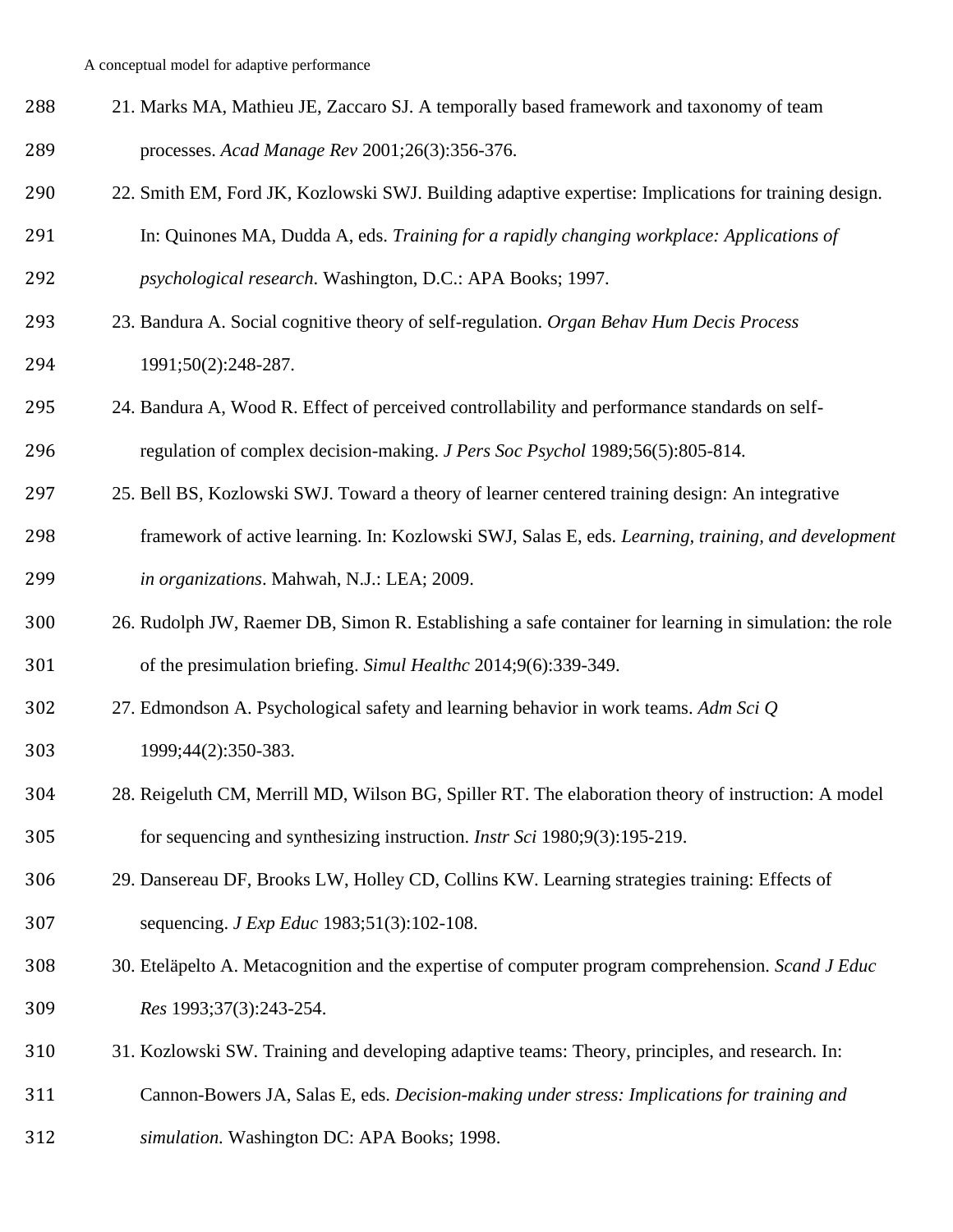- 32. Fowlkes J, Dwyer DJ, Oser RL, Salas E. Event-based approach to training (EBAT). *Int J Aviat Psychol* 1998;8(3):209-221.
- 33. Johnston JH, Smith-Jentsch K, A., Cannon-Bowers JA. Performance measurement tools for
- enhancing team decision-making training. In: Brannick MT, Salas E, Prince C, eds. *Team*
- *performance assessment and measurement: Theory, methods, and applications*. Mahwah, NJ:
- Lawrence Erlbaum; 1997:311-327.
- 34. Mikulincer M. Cognitive interference and learned helplessness: The effects of off-task cognitions on performance following unsolvable problems. *J Pers Soc Psychol* 1989;57(1):129.
- 35. Rosen MA, Salas E, Wu TS, et al. Promoting teamwork: An event-based approach to simulation-
- based teamwork training for emergency medicine residents. *Acad Emerg Med* 2008;15(11):1190- 1198.
- 36. Grossman R, Salas E. The transfer of training: what really matters. *International Journal of Training and Development* 2011;15(2):103-120.
- 37. Keith N, Frese M. Self-regulation in error management training: Emotion control and metacognition as mediators of performance effects. *J Appl Psychol* 2005;90(4):677-691.
- 38. Ivancic K, Hesketh B. Learning from errors in a driving simulation: effects on driving skill and self-confidence. *Ergonomics* 2000;43(12):1966-1984. (<Go to ISI>://000165695400002).
- 39. Entin EE, Serfaty D. Adaptive team coordination. *Hum Factors* 1999;41(2):312-325.
- 40. Bentley SK, McNamara S, Meguerdichian M, Walker K, Patterson M, Bajaj K. Debrief it all: a tool for inclusion of Safety-II. *Adv in Simul* 2021;6(1):1-6.
- 41. Braithwaite J, Wears RL, Hollnagel E. Resilient health care: Turning patient safety on its head. *Int J Qual Health Care* 2015;27(5):418-420.
- 42. Patterson M, Deutsch ES. Safety-I, safety-II and resilience engineering. *Curr Probl Pediatr Adolesc* Health Care 2015;45(12):382-389.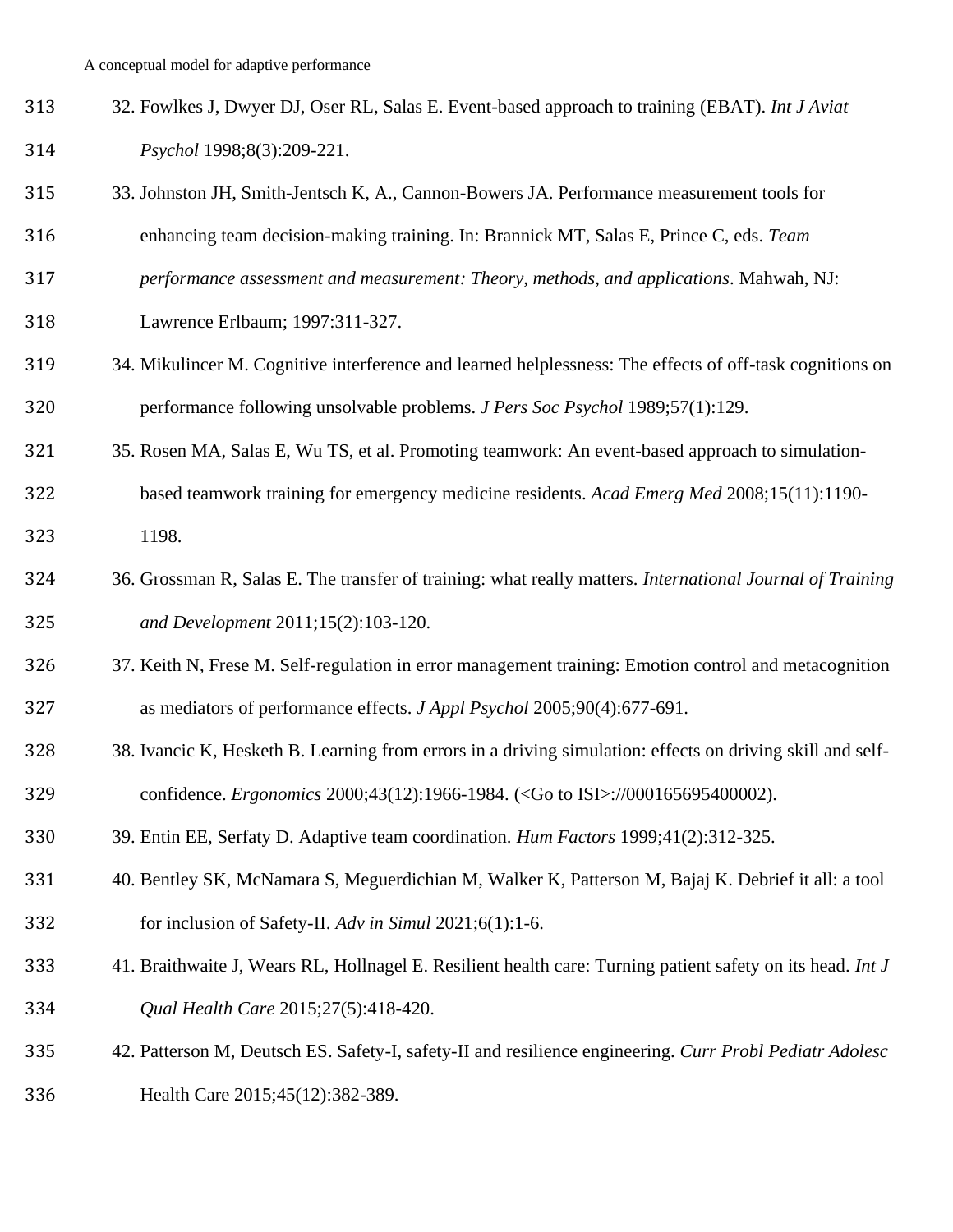| 337 | 43. Wears RL, Perry SJ, Wilson S, Galliers J, Fone J. Emergency department status boards: user- |
|-----|-------------------------------------------------------------------------------------------------|
| 338 | evolved artefacts for inter-and intra-group coordination. Cogn Technol Work 2007;9(3):163-170.  |

- 44. Waller MJ. The timing of adaptive group responses to nonroutine events. *Acad Manage J* 1999;42(2):127-137.
- 45. Chen G, Thomas B, Wallace JC. A multilevel examination of the relationships among training outcomes, mediating regulatory processes, and adaptive performance. *J Appl Psychol* 2005;90(5):827-841.
- 46. Burtscher MJ, Manser T, Kolbe M, et al. Adaptation in anaesthesia team coordination in response to a simulated critical event and its relationship to clinical performance. *Br J Anaesth* 2011;106(6):801- 806.
- 47. Burtscher MJ, Wacker J, Grote G, Manser T. Managing nonroutine events in anesthesia: the role of adaptive coordination. *Hum Factors* 2010;52(2):282-294.
- 48. Bogdanovic J, Perry J, Guggenheim M, Manser T. Adaptive coordination in surgical teams: an interview study. *BMC Health Serv Res* 2015;15.
- 49. Manser T, Howard SK, Gaba DM. Adaptive coordination in cardiac anaesthesia: a study of situational changes in coordination patterns using a new observation system. *Ergonomics* 2008;51(8):1153-1178.
- 50. Kolbe M, Burtscher MJ, Manser T. Co-ACT--a framework for observing coordination behaviour in acute care teams. *BMJ Qual Saf* 2013;22(7):596-605.